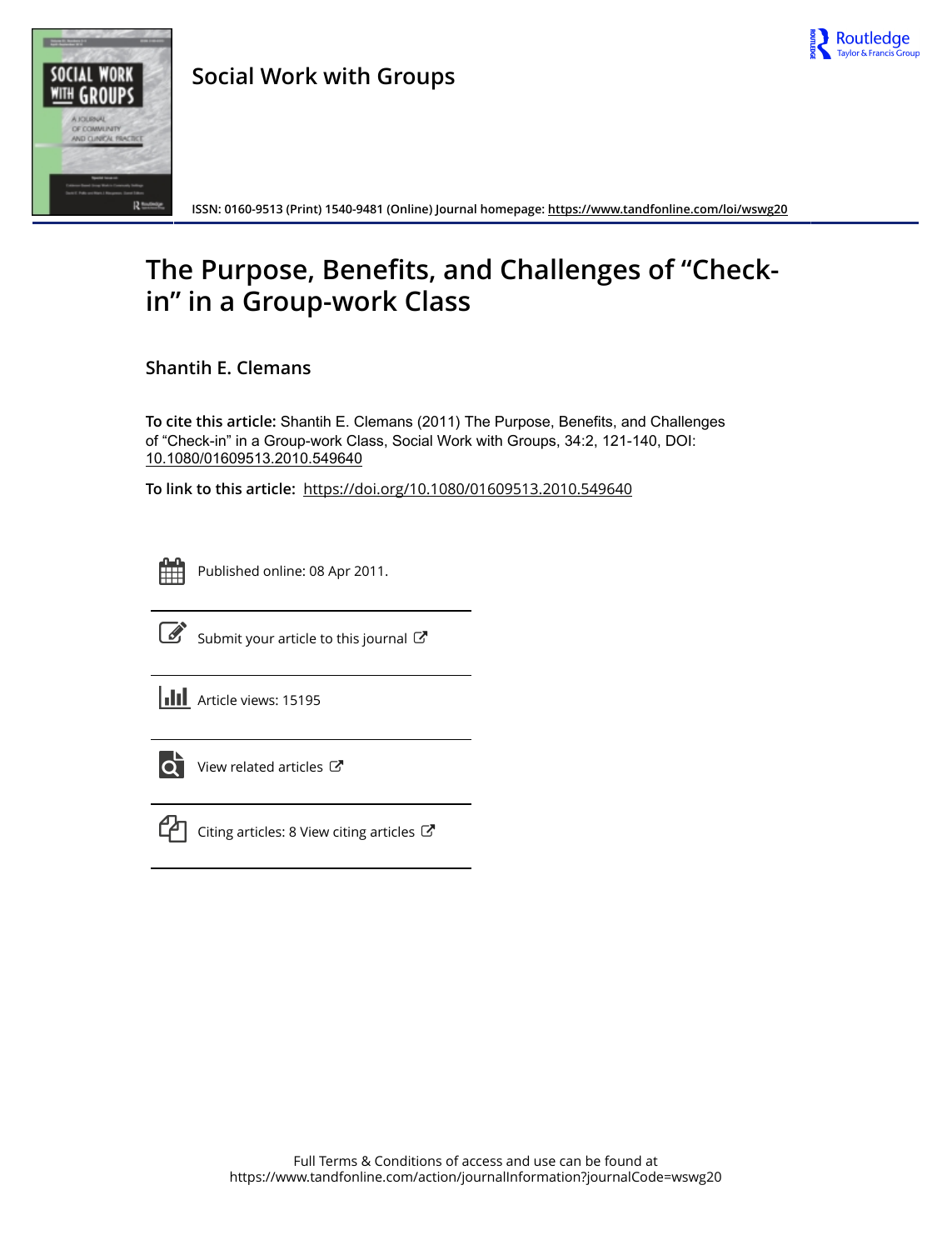*Social Work with Groups*, 34:121–140, 2011 Copyright © Taylor & Francis Group, LLC ISSN: 0160-9513 print/1540-9481 online DOI: 10.1080/01609513.2010.549640



# **The Purpose, Benefits, and Challenges of "Check-in" in a Group-work Class**

#### SHANTIH E. CLEMANS

*Wurzweiler School of Social Work, Yeshiva University, New York, New York, USA*

*The purpose of this article is to illustrate, through teaching examples and student logs, a technique, called "check-in" routinely used in the author's group-work classes. Check-in is a process where students are invited, in the beginning of each class, to share their struggles, questions, dilemmas, accomplishments, and failures related to their group-work learning. Check-in requires students to listen and offer support, ideas, challenges, and guidance to each other. The goal of check-in is to help students develop their group-work skills and knowledge. Integrating democratic teaching practice with group stage development theory, particularly beginnings and middles, this article explores the process, complexities, and skills inherent in the check-in process. Implications for group-work practice skills are discussed.*

*KEYWORDS check-in, democratic teaching, classroom community, group developmental stages, parallel process, mutual aid*

#### INTRODUCTION

The matching of group-work skills with stages of group development is a subject generously covered in the social group-work literature (Berman-Rossi, 1993; Birnbaum & Cicchetti, 2000; Duffy, 1994; Garland, Jones, & Kolodny, 1973; Glassman, 2009; Kurland & Salmon, 1998; Northen & Kurland, 2001). A less explored topic is teachers' understanding and use of classrooms as laboratories for teaching about group work. The purpose

Received October 25, 2010; revised December 16, 2010; accepted December 17, 2010.

Address correspondence to Shantih E. Clemans, DSW, Wurzweiler School of Social Work, Yeshiva University, 2495 Amsterdam Ave, New York, NY, 10033. E-mail: clemans@yu.edu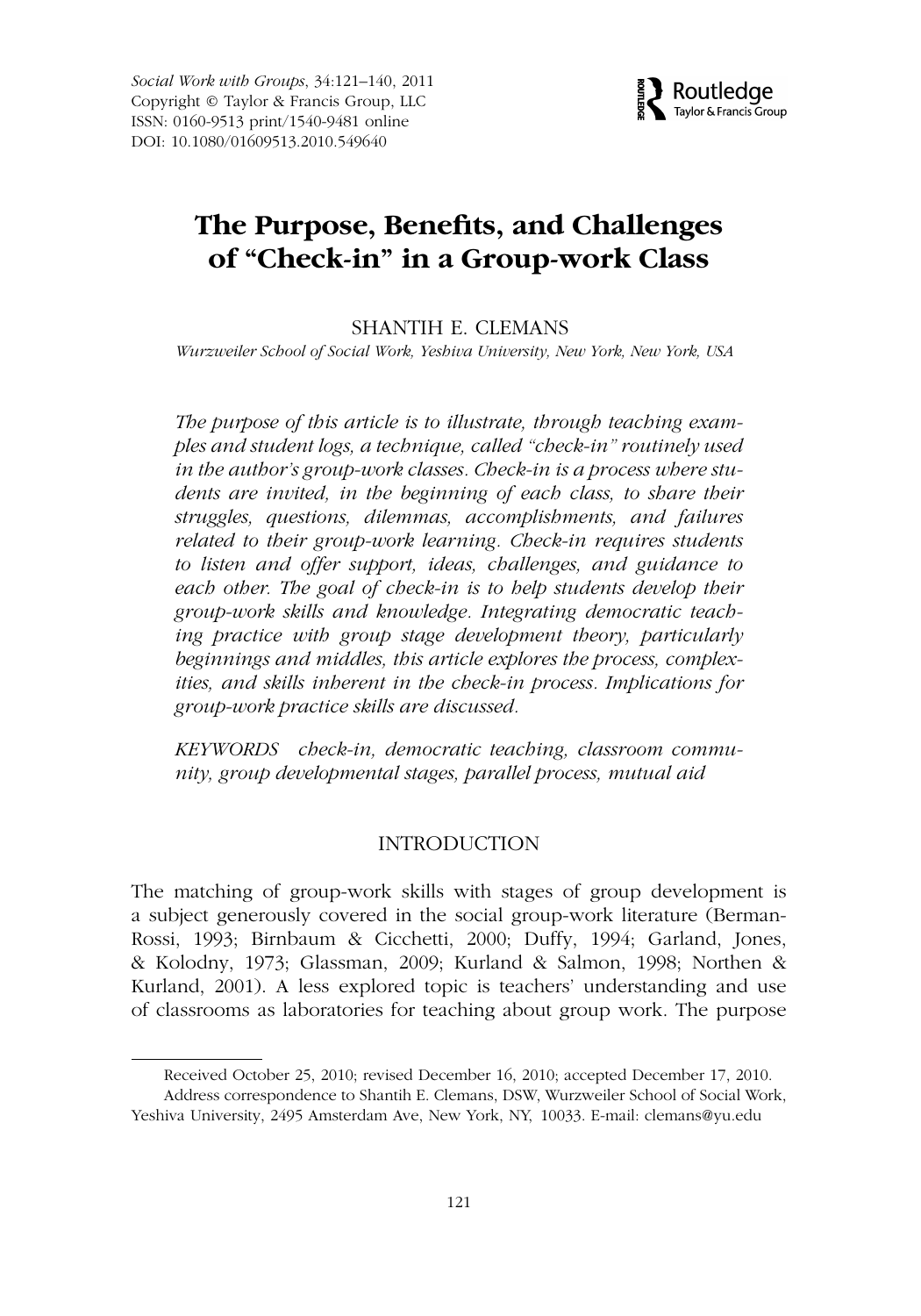of this article is to illustrate, through teaching examples and student logs, a technique called "check-in," that is routinely used in the author's group-work classes. Check-in is a process where students are invited, in the beginning of each class, to share their struggles, questions, dilemmas, accomplishments, and failures related to their group-work learning. Check-in requires students to listen and offer support, ideas, challenges, and guidance to each other. *Check-in*, defined as "to report, as by presenting oneself" (Newfelt & Guralnik, 2008), is introduced on the first day of class and instituted as a class norm. Check-in in the classroom has a dual purpose and typically occurs in the first 25 to 35 minutes of the class.

First, it provides students with opportunities to talk with each other about their field work experiences, particularly the common ups and downs associated with launching groups in the field. Check-in participation (listening and talking) offers students peer validation. They soon realize that they are not alone in their struggles in the field and classroom. Check-in is guided by a teacher (the author, in this case) who also serves as the students' field advisor. The goal of check-in is to help students to develop group-work skills and knowledge.

Second, by participating in check-in, students are able to have the experience of being members of a classroom group as students, not clients. During check-in, the concept of the *parallel process* is emphasized with attention to roles that emerge in the classroom and how these roles can be translated to practice settings. Parallel process is "The way in which the process on one level (such as supervisor-worker) parallels the process on another level (such as worker-client)" (Shulman, 2006, p. 608).

By integrating democratic teaching practice with group stage development theory, particularly the beginning and middle stages of groups, this article explores the dynamics, complexities, and skills inherent in the checkin process. Although anecdotal evidence suggests that many social work practice classes incorporate some time for students to "get things off their chests" regarding their field practice experiences and their overall learning, the check-in process described in this article is carefully planned, skill based, and informed by democratic teaching and social group-work theory and principles.

Check-in allows everyone to have a voice and encourages mutual aid, in the classroom, from the start of the semester. Check-in is often used as an opening ritual for groups in practice settings, with the purpose of "taking the pulse" of the group (Duffy, 1994, p. 164). This technique requires a teacher who is not afraid to use herself or himself to model group-work skills and processes. Additionally, check-in requires a belief in the humanistic values of group work, such as that "people have the right to take part and to be heard" (Glassman, 2009, p. 23).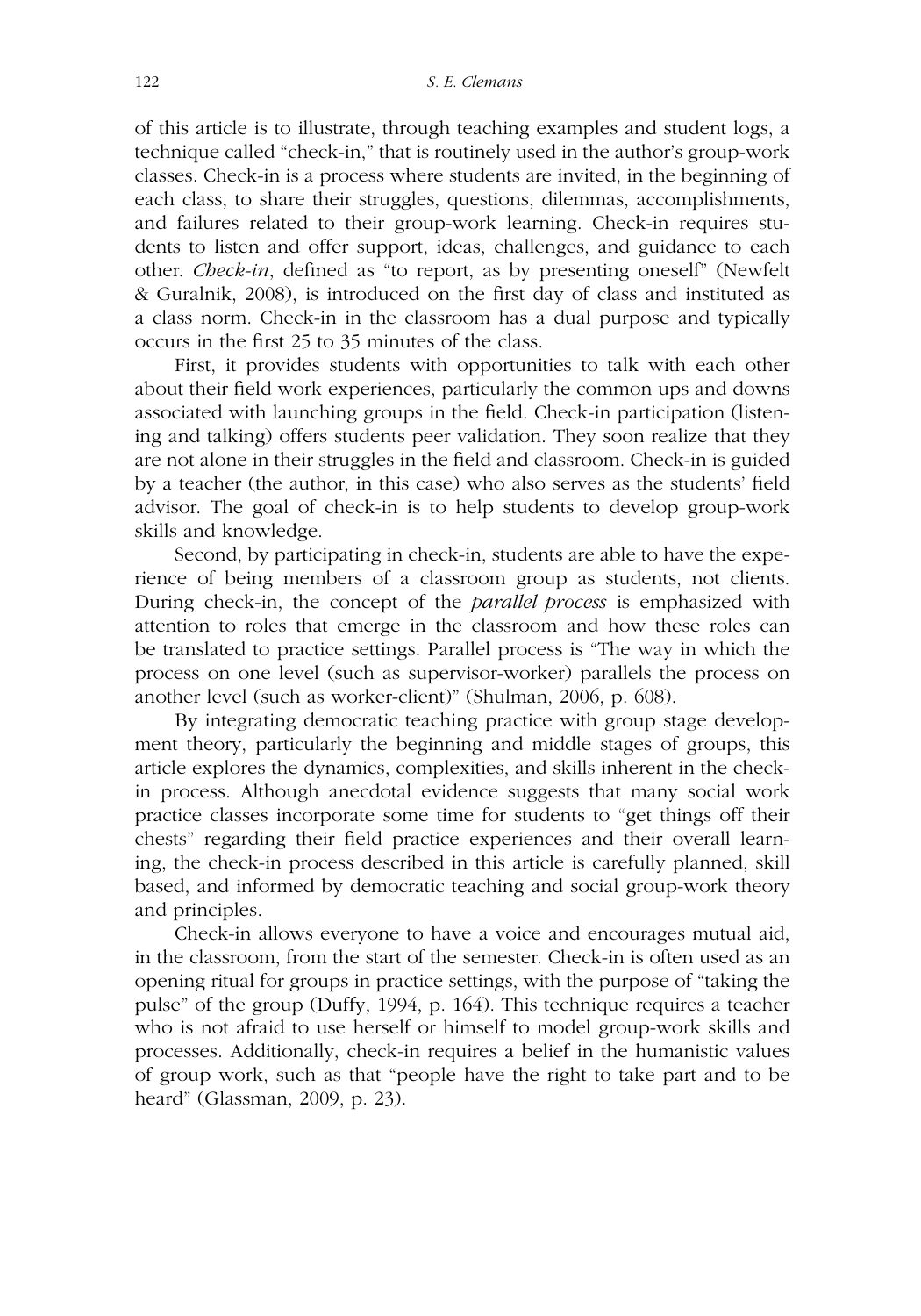#### REVIEW OF THE LITERATURE

This review covers three areas: (1) the philosophy and skills inherent in democratic teaching, specifically group potential in the classroom (Freire, 2001; hooks, 1994; McRae, 2009; Plancha, 2007; Reynolds, 1942; Schwartz, 1964; Shulman, 1987); (2) furthering understanding of group developmental stages and related worker practice skills (Bartolomeo, 2009; Berman-Rossi, 1993; Birnbaum & Cicchetti, 2000; Duffy, 1994; Garland et al., 1973; Glassman, 2009; Kurland & Salmon, 1998; Northen & Kurland, 2001; Shulman, 2009; and (3) the use and value of the student's expression of emotion in the classroom (Chung, 2010).

#### Democratic Teaching: The Class as a Group

In *Learning and Teaching in the Practice of Social Work,* Bertha Capen Reynolds (1942) stressed the value of people learning collaboratively. Nevertheless, the use of a group-work class as a springboard for learning group work skills is an understudied subject in social work, with some exceptions (see, e.g., Schwartz, 1964; Shulman, 1987). Building on the work of William Schwartz, who identified a classroom as a living group, Shulman (1987) offered a compelling portrait of the classroom group process in his article "The Hidden Group in the Classroom: The Use of Group Process in Teaching Group Work Practice." As evidence of his teaching philosophy, Shulman (1987) said, "There is a hidden group in every classroom. The group can be a powerful force for effective learning" (p. 30).

Shulman (1987) discussed the teacher's need to balance process and content to promote mutual aid in the classroom Although educational goals must come first, with openness and flexibility from a teacher, students can learn and benefit from their group membership in the classroom (Shulman, 1987). Shulman (1987) emphasized the importance of teachers maintaining an educational contract and cautioned them to "not allow the class to turn into a therapeutic experience by probing into [students'] personal lives" (p. 15).

Sharing data is a common classroom mutual aid dynamic that can be tapped in to. Here, according to Shulman (1987), "The teacher is not the only source of knowledge since all students bring life experiences to the classroom, often substantial practice experiences" (p. 7). A dialectical process emerges in a class when different viewpoints are expressed with attention paid to the unique contributions of each student. A classroom environment that feels safe for students to broach taboo issues and receive support for taking honest risks is essential. The type of class where mutual aid dynamics are recognized, valued, and used for the group benefit happens when the teacher tells students that: "We establish a culture in this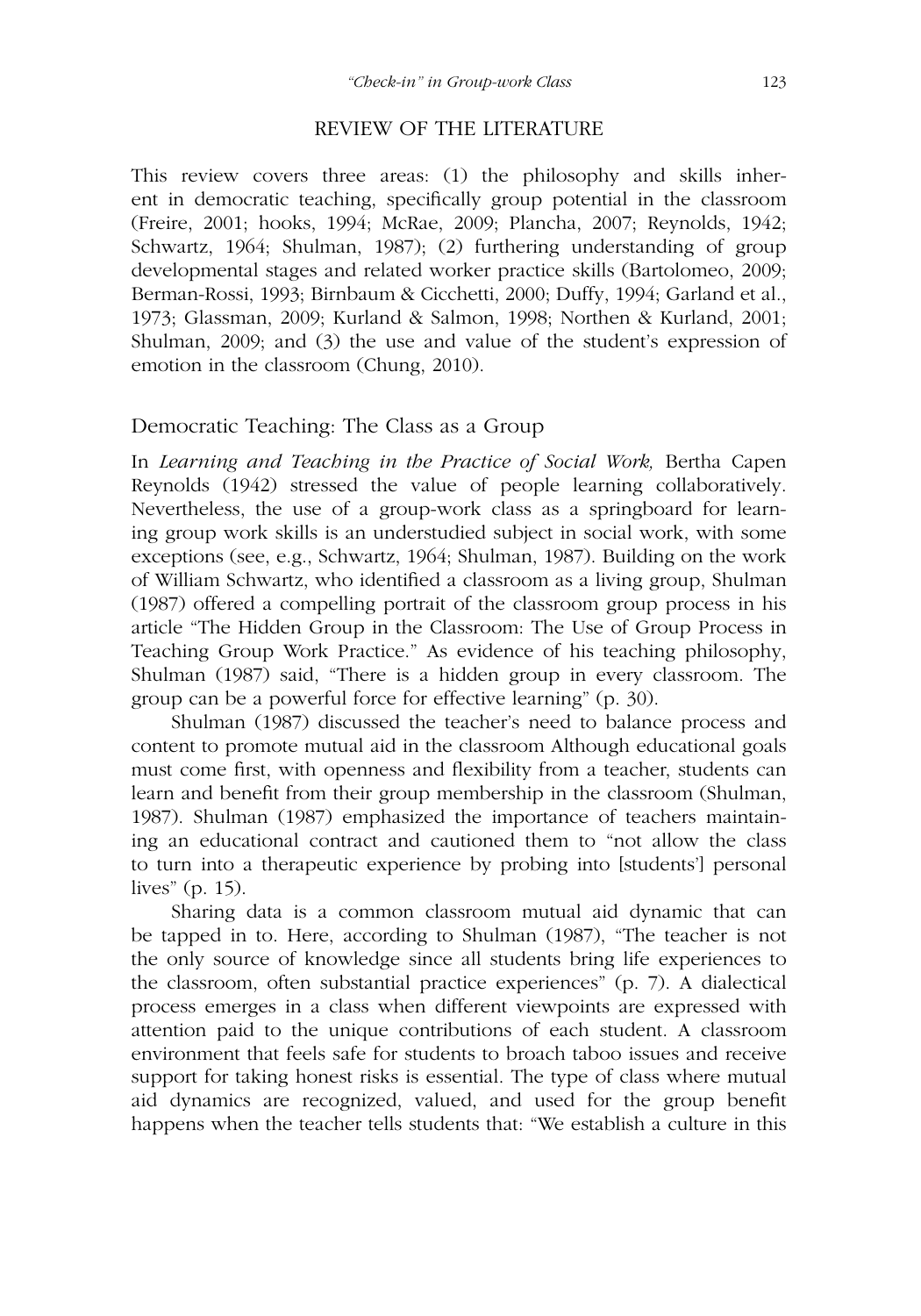class in which you feel free to risk your mistakes and failures, as well as successes" (Shulman, 1987, p. 22).

Although social work educators and practitioners offer a particular perspective on mutual aid in the classroom, there are other voices to consider as well. Through their writings on democratic pedagogy, progressive educators have contributed to another, similar vision of a classroom environment based on equality, mutuality, and respect (Freire, 2001; hooks, 1994; McRae, 2009; Plancha, 2007). In explaining her vision of "engaged pedagogy," hooks (1994) said,

As a classroom community, our capacity to generate excitement is deeply affected by our interest in one another, in hearing one another's voices, in recognizing one another's presence *...* the professor must genuinely value everyone's presence. There must be an ongoing recognition that everyone influences that classroom dynamic and that everyone contributes. (p. 8)

Further emphasizing the value and importance of democracy and equality in the classroom, hooks (1994) said,

To educate as the practice of freedom is a way of teaching that anyone can learn. That learning process comes easiest to those of us who teach, who also believe there is an aspect of our vocation that is sacred, who believe that our work is not merely to share information, but to share in the intellectual and spiritual growth of our students. (p. 13)

Using the metaphor of "teaching like a bass player," McRae (2009) stressed the importance of educators being conscious of power dynamics in the classroom, as well as the importance of seeing oneself as group member and a group leader, just as a bass player contributes to the foundation of the music and plays a role as a one of the musicians. The result is that everyone participates equally. Emphasizing the benefit of mutuality for students and teachers alike, Plancha (2007) defines *democratic teaching* as: "A commitment to helping students discover their self expression, develop consciousness, claim a new and ever-evolving awareness *...* [and] a dedication to the idea of democracy" (p. 124). These scholars provide a philosophical context for understanding check-in as a way that challenges the traditional hierarchical classroom.

# Group Developmental Phases

An understanding and respect for stages of group development—pregroup planning, beginnings, middles, and endings—is critical for group-work learning and practice (Bartolomeo, 2009; Berman-Rossi, 1993; Garland et al.,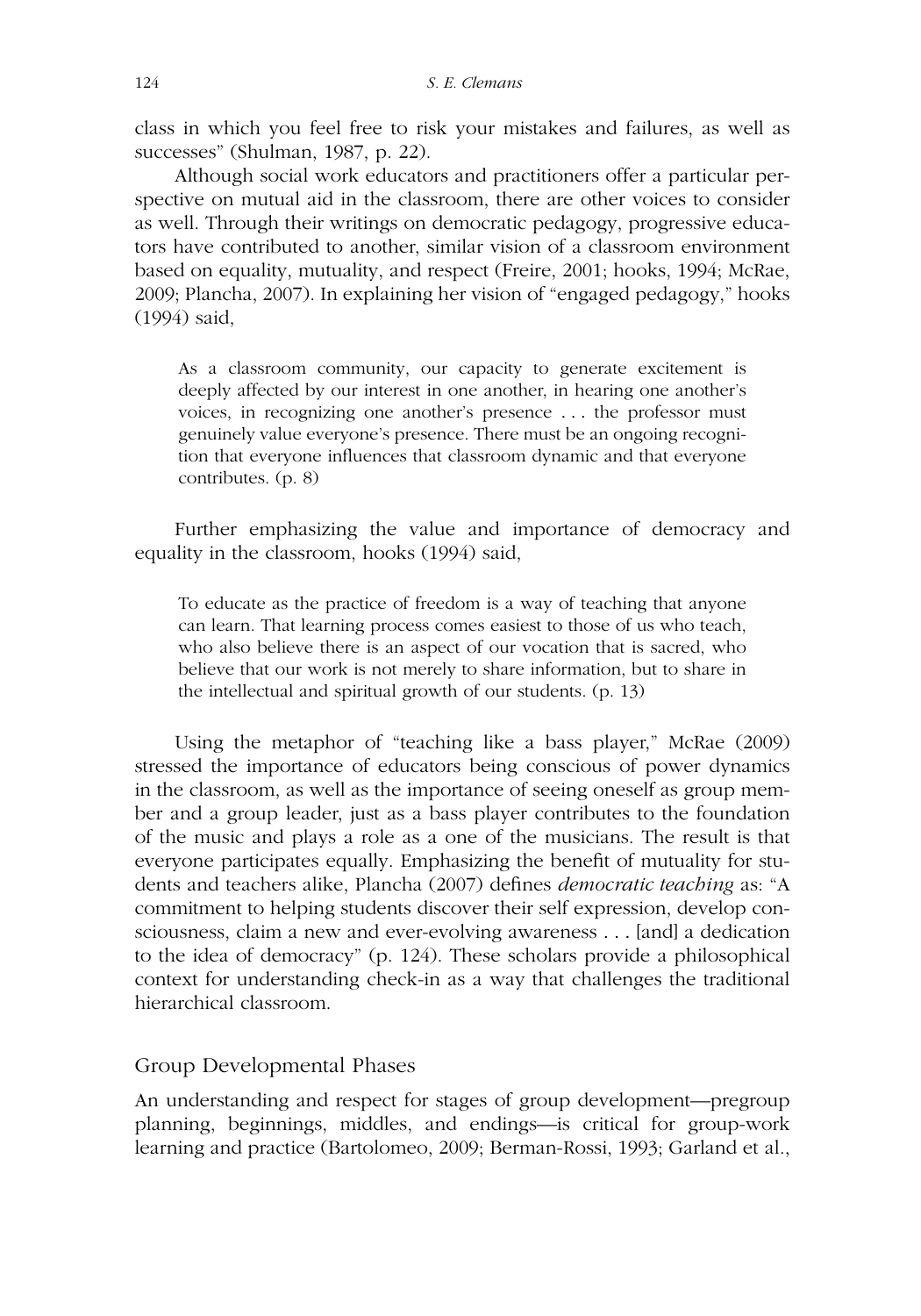1973; Glassman, 2009; Kurland & Salmon, 1998; Northen & Kurland, 2001; Shulman, 1987). In her writing on the specific components of group development, Berman-Rossi (1993) said, "a more highly developed group is better able to satisfy members' needs, which originally drew them to the group" (p. 70). She maintained that group workers who have an awareness of how groups develop and change over time can act with a higher degree of skill.

Although there are several approaches to stage development theory, the Boston model (Garland et al., 1973) is particularly influential in social group work. By integrating observations and analyses of process recordings of children's groups, Garland et al., created a five-stage model of groupwork practice. The emblematic stages include (1) preaffiliation, (2) power and control, (3) intimacy, (4) differentiation, and (5) termination.

With an emphasis on power, control, and authority issues, Glassman's (2009) seven-stage model offers another take on a group's development: (1) We are not in charge, (2) We are in charge, (3) We're taking you on, (4) Sanctuary, (5) This isn't good anymore, (6) We're okay and able, and (7) Just a little longer (pp. 61–80).

A classroom is a type of group with similar dynamics and developmental milestones. Check-in happens at the beginning of each class. Beginnings in group work come with a specific set of challenges and opportunities, as Kurland and Salmon (1998) explained,

The beginning stage of group development is especially important because it provides the foundation for what will follow. It is common for members to enter a new group with mixed emotions—excitement and hope about the group's potential benefit, combined with fear and dread that the group will be a negative experience. They may also be concerned that they, personally, will not measure up to their own and others' expectations. (p. 36)

Groups and, by association, classes, are complex human organisms that are best understood within the context of time. Each phase of development has unique dynamics and requires specific knowledge from the worker (or teacher) (Berman-Rossi, 1993; Duffy, 1994; Glassman, 2009; Shulman, 2009). Workers must pay especially careful attention to the beginning sessions, "to set a proper stage for the work that will follow" (Shulman, 2009, p. 112). Contracting, tuning in to the authority theme (the relationships between the group leader and the members) and the intimacy theme (the relationship among the members) are all important stage-related elements (Glassman; 2009; Schwartz, 1964). Glassman's (2009) Stage Theme 1 purports that, "We are not in charge." In this stage, workers bring to the group's start a clear vision of democratic membership, as she explained, "a committed professional, is dedicated to the success of the group, as a productive environment and experience for each member" (p. 63).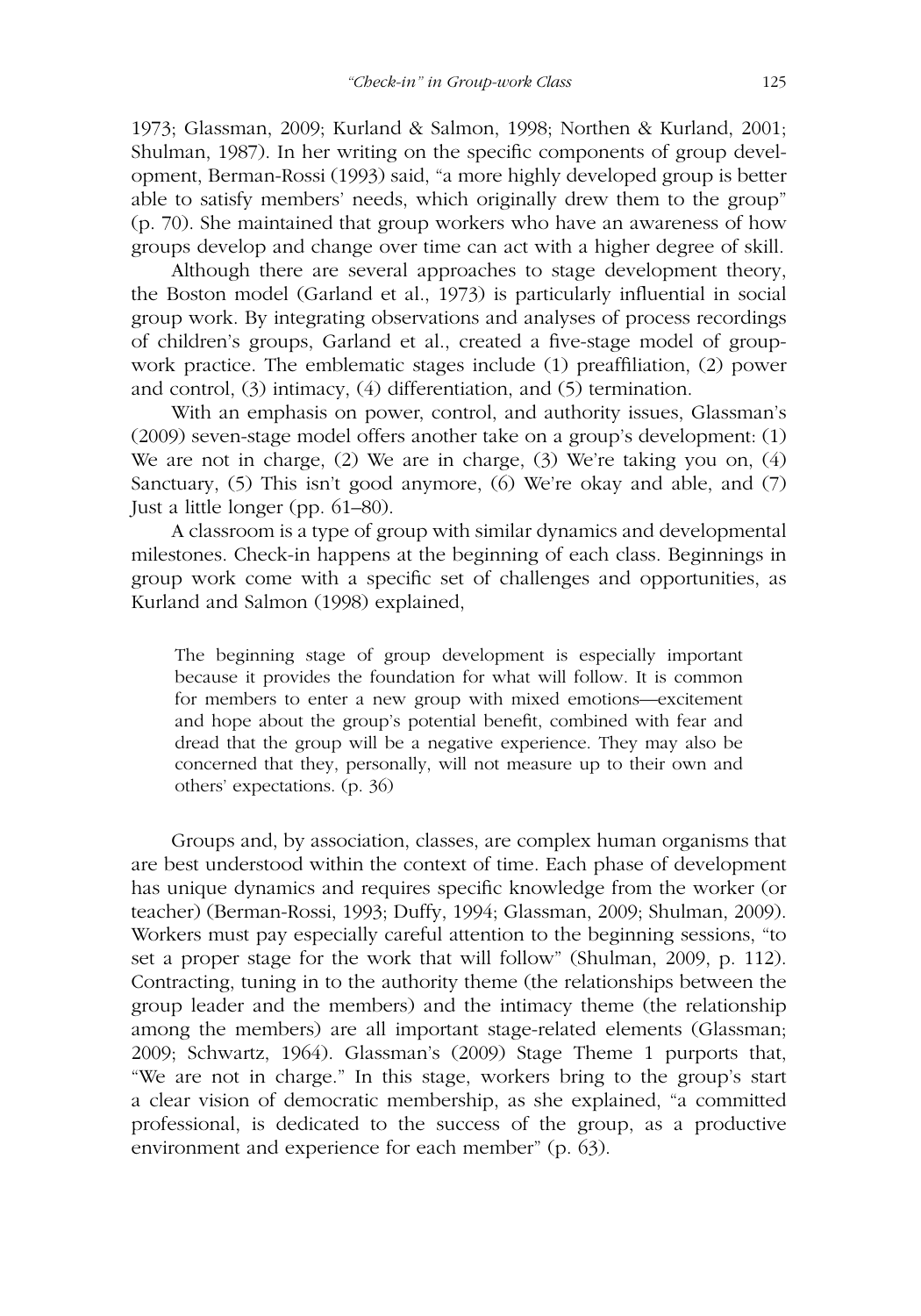In her article on the use of check-in "and other go-rounds" in group work, Duffy (1994) explained, "A go-round is an activity in which each group member is asked to respond, in turn, to a particular stimulus. The activity is known variously as a check-in, go-round, agenda-go-round, round, or round-robin" (p. 163). Although it does not address educational groups per se, Duffy's article has particular relevance for classroom dynamics. She warned against misuse of check-in and the importance of workers deciding how to respond to the themes presented by members. Duffy said, "Misuse generally occurs when the procedure ignores, interrupts, tries to speed up or circumvent the natural development of the group" (p. 167).

Although focused on the other end of a group session, Birnbaum and Cicchetti's (2000) article on sessional ending skills resonates with the checkin concept. They said, "Individual and group development is enhanced when the group worker recognizes that single sessions have beginning, middle and ending phases (p. 37). These authors outlined five practice skills for purposeful sessional endings, two are especially relevant here: (1) allocation of time: "setting aside time for sessional endings involves a skill" (p. 46) and (2) developing norms: "Usually the group is more accepting when the sessional ending is part of the group contract from the onset of group formation" (p. 46).

#### Student Emotions

An important element of check-in involves students learning to feel and share personal aspects of their learning process. Being open to receiving feedback from peers is part of this process. Emotions are an integral and often-overlooked component of social work student learning. Chung (2010) in her study on the use of emotions in the classroom said, "Using the construct of emotions as a focal point in the clinical social work practice curriculum can advance student practice, as well as their motivations in the learning process" (p. 77). With an understanding of the parallel process, Chung added, "In recognizing the importance of tending to their own emotional needs, students also become more adept at enhancing their empathy toward their clients" (p. 88). Although check-in maintains an educational focus, there is no question that students' feelings emerge in the process. Helping students learn how to navigate emotions as part of their social work skill set is a valuable task for teachers.

# Summary of Literature

Seeing the natural similarities between groups in communities, agencies, and classrooms makes sense. It is important for group-work educators and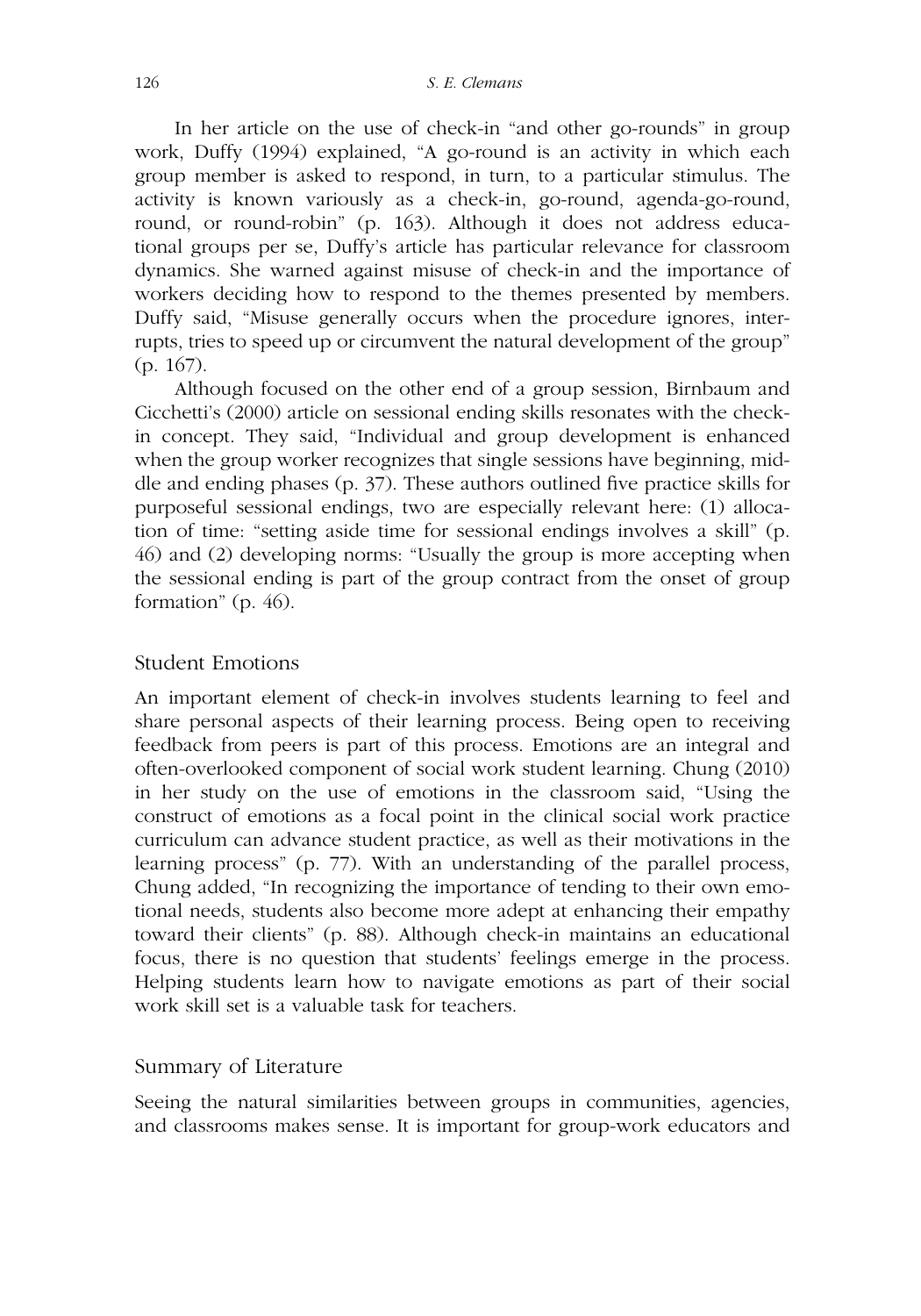practitioners to conceptualize a class as a form of a democratic community. In using check-in in educational settings, it is critical for teachers to understand how different developmental stages inform group dynamics in the classroom and how check-in changes with the developmental phase of the class. Check-in is not just reporting and moving on to the next person. It requires a worker to look for connecting themes among the members (Duffy, 1994). Although focused on education, check-in may involve the expression and understanding emotions as a part of the learning process. The purpose of this literature review was to place the process of check-in into a broader theoretical context.

# ILLUSTRATIONS OF CHECK-IN

# History

The year-long social group-work practice course described in this article, is offered in a school of social work where the practice teacher (author) also serves as the field advisor. This is a  $2<sup>nd</sup>$ -year practice course required for Group Work majors. Most classes have between 10 and 20 students. There are some sections that are offered to traditional students, those who are in school and field work during the day, as well as to nontraditional students, those whose jobs also serve as their internships and who attend classes in the evening. Practice classes, whether offered in the evening or during the day, are the ideal forum to help students address field work struggles, concerns, and accomplishments. Although the school has historically small and supportive classes and a strong advisement component, this type of inclass group supervision was markedly missing from students' experiences. A need was evident.

# Laying the Groundwork

For check-in to be a conscious and deliberate process, rather than haphazard student sharing, specific classroom elements are put in place each semester. The most important among them is the establishment of a classroom community (hooks, 1994).

SEC (Author): I want to talk about how we will come to work together as a group. I like to call this, "establishing a classroom community," which means we consciously work together in the spirit of democracy. In this class, all of your voices and perspectives matter and will be an integral part of this class. The first expectation I have is mutual respect. This means that we will work together to respect each other and our unique learning process. The second is confidentiality, meaning what is said in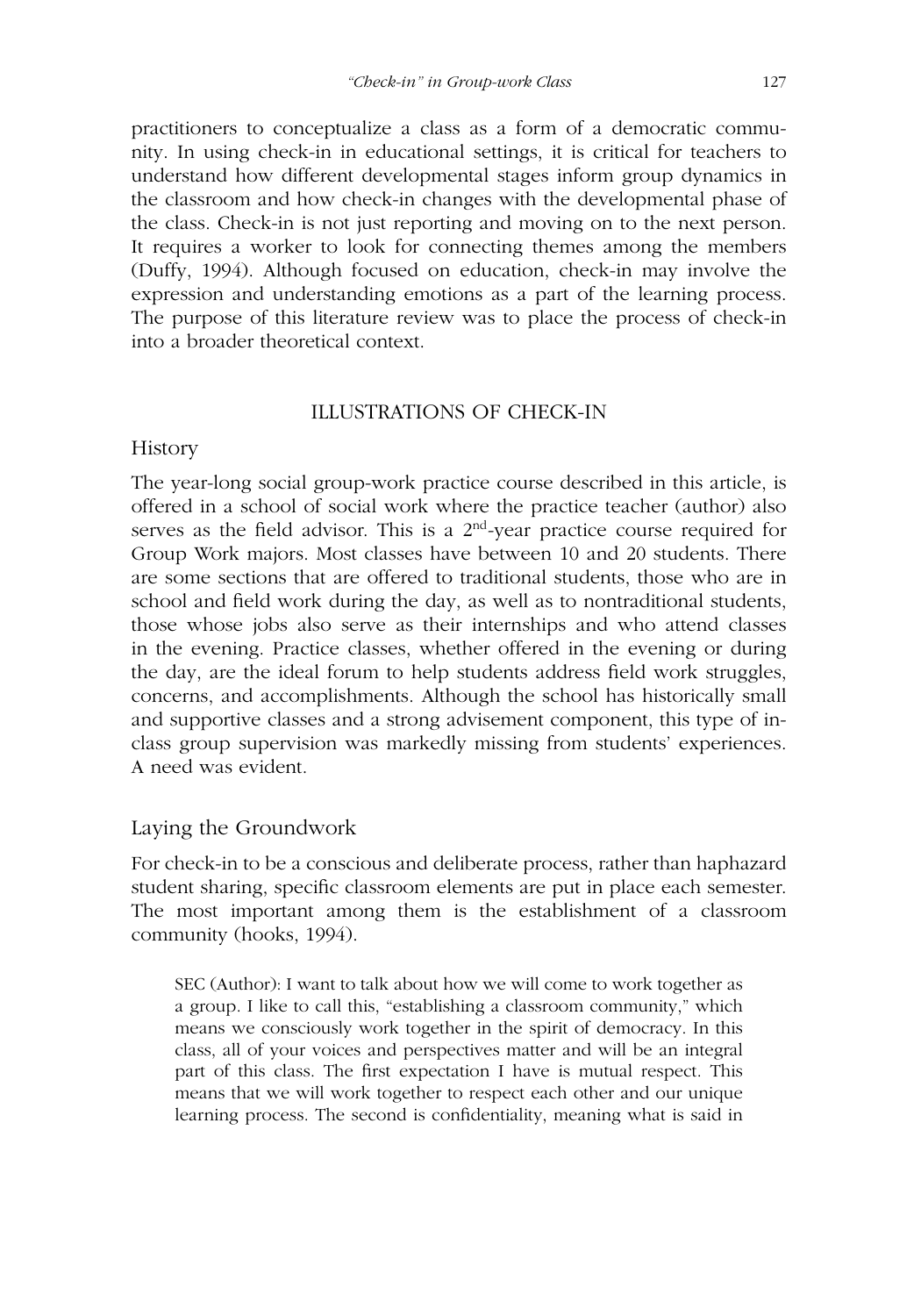here, stays in here. This will help facilitate mutual trust. What else might be important?

In this example, I clearly articulate the expectations for the type of class this will be and the importance of students knowing that each one of them is part of the powerful classroom whole. Setting the tone is especially needed to begin to establish an open and respectful climate conducive for check-in.

# Establishing the Norm

Check-in is a class process that changes and deepens depending on the developmental stage of the group. Verbalizing norms is a skill necessary in the beginning phase. Here, workers (and teachers), "let the group know what actions are acceptable and unacceptable as one begins to establish standards of expected behavior" (Kurland & Salmon, 1998, p. 41). In the beginning, the norm is established that "check-in" will happen in every class meeting. The teacher emphasizes that check-in is a valued and important class action, because it allows for group participation, problem solving, and peer support across field placements, student personalities, and other factors. The importance of weaving check-in into the fabric of each class cannot be overstated. In the first class, I introduce the concept of *check-in*, including the classroom community emphasis, through an introductory statement. After an overview of the course and student introductions, I direct the discussion to the structure and elements of each class session.

SEC: Hi everyone. Welcome to Group Work I. I am really looking forward to getting to know each of you and us as a group. Before getting to the syllabus, I'd like to start by laying out the structure of this class. Because this is a group-work class, some of what happens in this class will mirror group-work dynamics, although we will stay focused on our educational purpose. I'd like to suggest that we reserve 25-35 minutes at the beginning of each class for "check-in." Check-in is a time at the beginning of class where you are invited to share your struggles, questions, dilemmas, accomplishments, and failures related to group work in your internships. Check-in also requires you to listen to and offer support, ideas, challenges, and guidance to each other.

Each class, like each group in practice, has a beginning, middle, and an end. Articulating the expectation of each of these class elements helps students understand what is expected of them and what is possible in the process.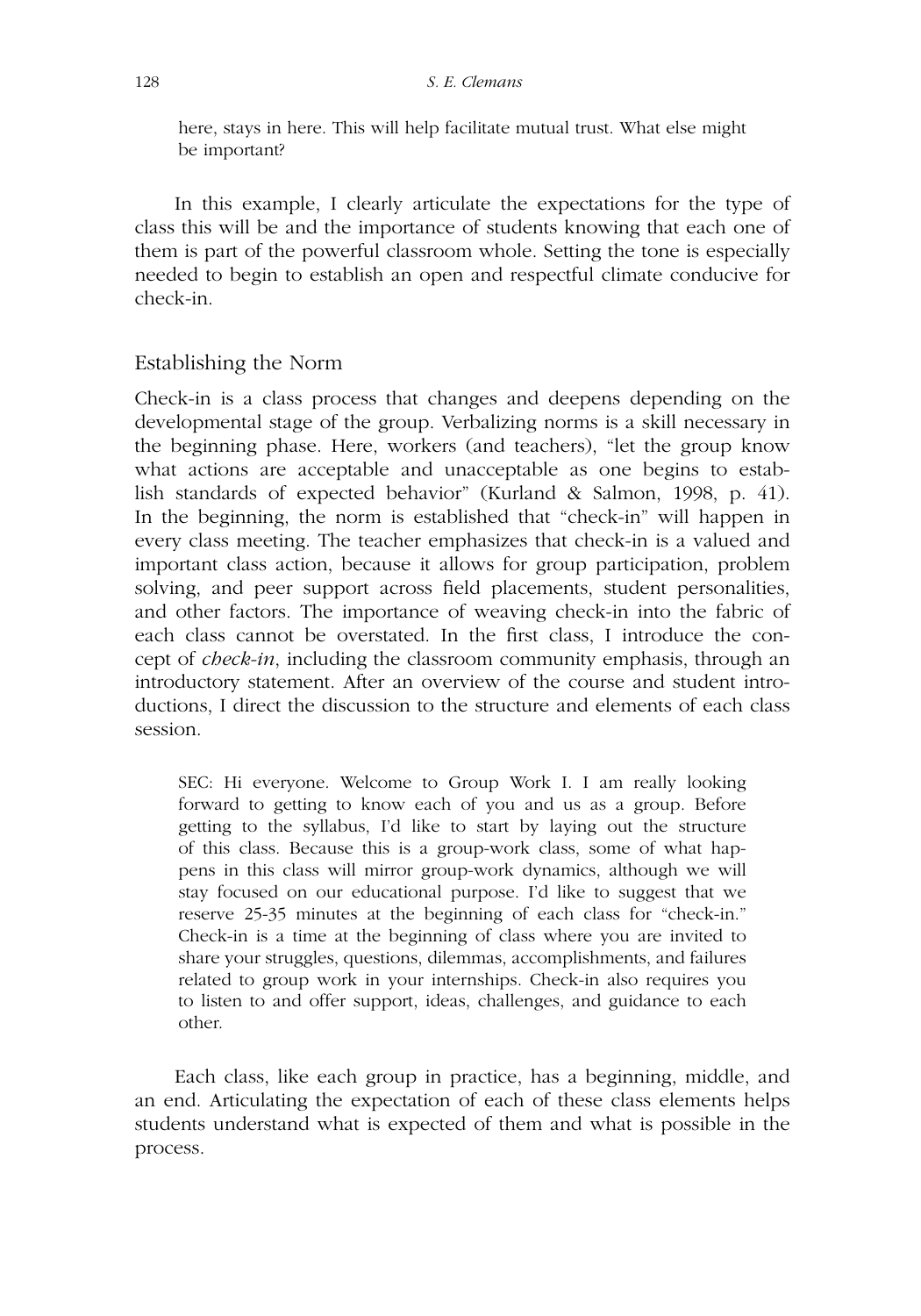# Maintaining the Contract

Although students generally easily grasp the concept of check-in, they sometimes are unsure what is okay to bring up. Students may fear that a topic is inappropriate or that it may take time away from class. Others worry that one student's problems will take over or there will be no way for everyone to relate to the issues presented. Keeping true to the educational contract of the classroom and university context is extremely important (Shulman, 1987). For these reasons, teachers need to be clear about what is acceptable and not acceptable, while modeling and encouraging students to bring up what is on their minds, so the process can be genuine and meaningful. The following example shows a student, who is unsure, asking about bringing something up. While I answer the student directly, I am conscious of involving the whole class in the process.

Ruth: What is okay to bring up in check-in?

- SEC: That's an excellent question. Some of this depends on what we decide as a class, but in previous years, I asked students to bring up topics related to group work, internship experience as well as issues related specifically to group-work practice, and overall student life. What you bring up should be connected to your learning in social work school. Does that make sense? What should be off limits?
- Jennifer: Well, I don't really think check-in is the place for anyone to bring up personal issues, like being depressed or something like that.
- Keisha: Yeah I mean, that's what therapy is for, right? I think we should focus on school and placements and stuff like that.
- SEC: Okay. So check-in needs to be focused on your learning, and that can be broadly defined. We will have an educational focus to class and check-in. I assure you class should not and will not become therapy.

Here, I have an idea in my mind, based on years of experience, of what check-in is and should be, but I involve the students in a discussion of what would best fit their needs. Assessing for needs is an essential group-work skill, particularly at the beginning (Kurland & Salmon, 1998). I also reassure students that check-in will remain educational.

# Lending a Vision

In early classes, the use of check-in is a leap of faith for students who may feel skepticism and fear of precious time wasted. A teacher needs to first believe in the process and then "lend a vision" (Glassman, 2009) of the powerful learning potential of check-in. Duffy (1994) articulated the value of a worker being a model for members during this early process, "The worker models and nurtures such norms as mutual support, collective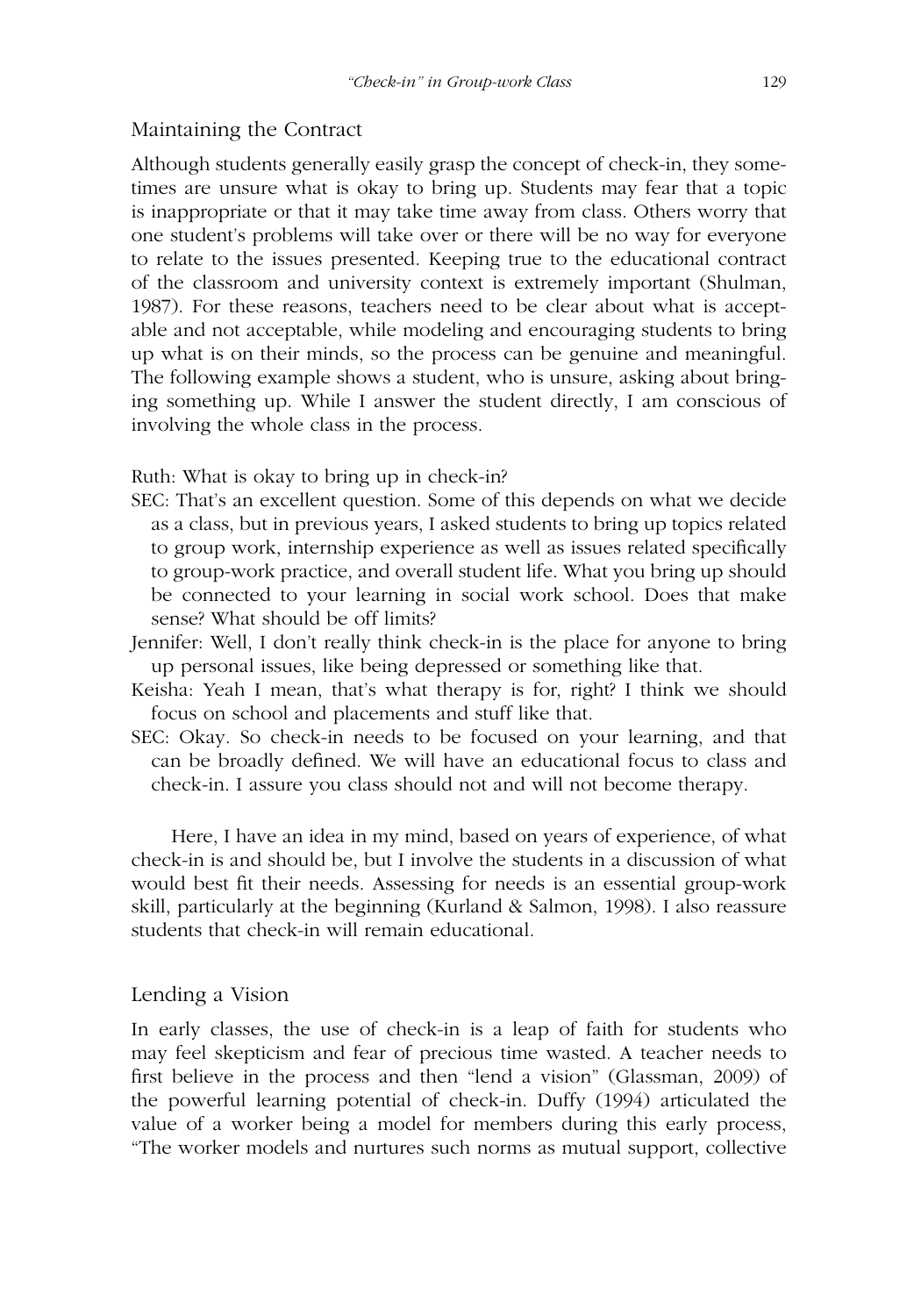action, appreciation of difference, self disclosure *...* freedom of interaction, honesty and spontaneity of expression" (p. 169). Students begin to believe in the process if there are a few elements present: (1) a teacher who has a vision of the benefit of the process, (2) a careful and clear introduction and explanation of check-in, and (3) skillful facilitation where goals are met, everyone is included, and real concerns are addressed. This introduction needs to be restated each time, until the students themselves begin their own check-ins. In the following illustration, I normalize student skepticism about check-in and make efforts to tap in to students' real concerns.

- SEC: Welcome back everyone. Let's get started with check-in. As we talked about last class, check-in is something we will do at the beginning of each class. There are at least two purposes for check-in: one for you to get answers to your questions in a more informal way, and second for you as a class to begin to form into a kind of group. It's tough starting groups, and you may have strong feelings about the process. As our class develops, as we get to know each other, check-in will deepen as well. You'll see. Would anyone like to begin by asking a question or sharing something about your field placement?
- Ben: This sounds like a waste of time, I am sorry to say. I have other classes where all we do is chat and complain about our placements. How will this be any different?
- SEC: I am glad you raised this, and I am guessing others have the same concern. I want check-in to be meaningful and important and not, as you say, a "waste of time." But we will have to work together to make this happen. I want us to decide together what will be meaningful to bring up. You will see over time that check-in will be purposeful and deliberate. You will see how much you all have in common, and I will guide the discussion at first and make sure the time is being used well, but soon you will see how much you all have in common, with your placements and beginning to learn group-work skills. Would anyone like to start?
- Beth: Hi everyone. I guess I'll go first, even though I am not sure how this whole check-in thing works exactly. I am wondering how many groups we are supposed to be running. I am asking because it seems like a lot of work to get a group started, and I don't think I am going to have time to do too many group with all the other stuff I have to do.
- SEC: I see a lot of heads nodding so I know Beth has hit on an important question. One function of check-in is for me to address common issues like this one, as well as to give you all the chance to talk openly about deeper issues, perhaps your fear about becoming a group worker, in a safe environment. But this takes time. In answer to Beth's question: you each will be responsible for envisioning, planning, and facilitating two original groups over the course of the academic year. Who's next?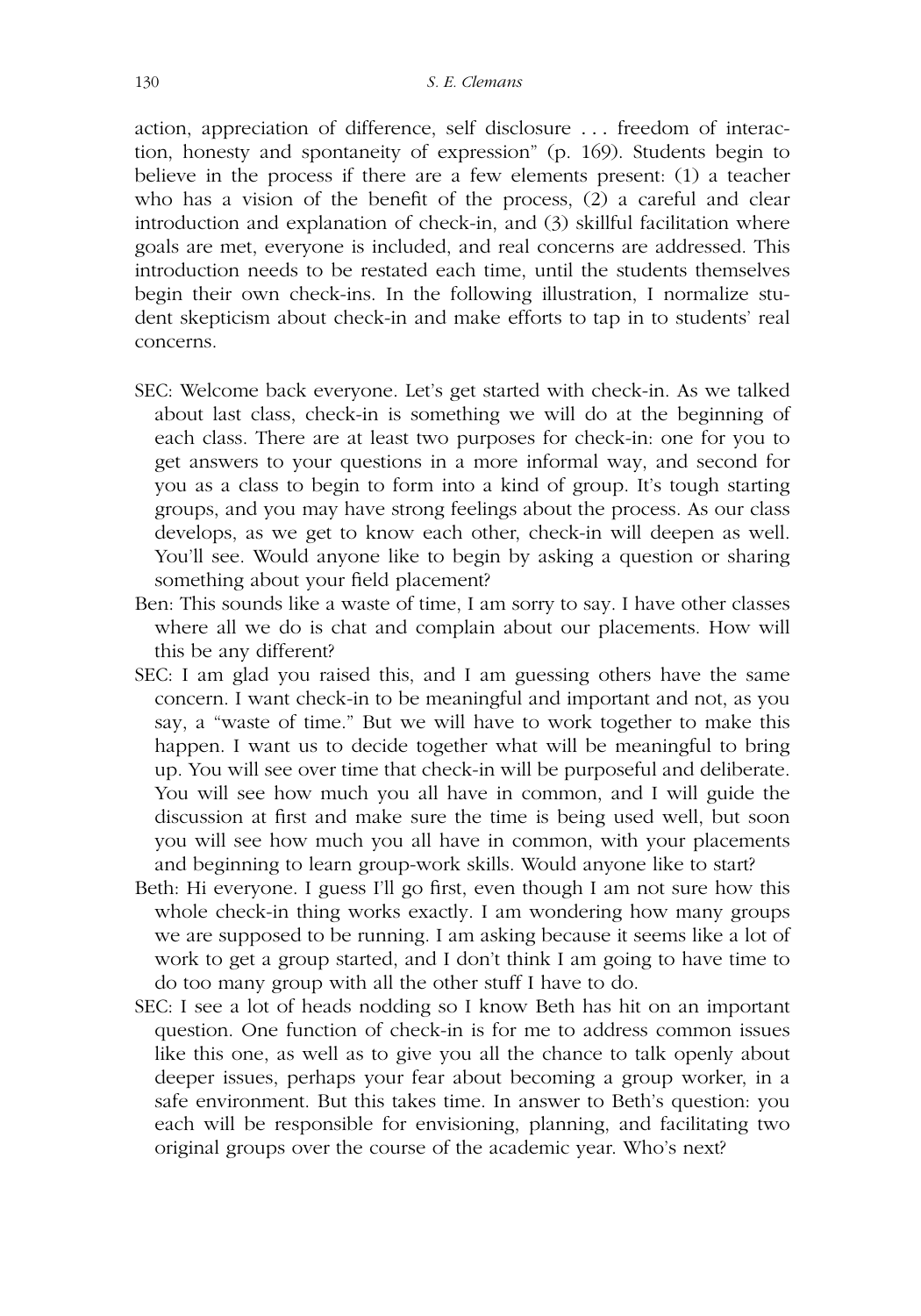In this illustration, the students use check-in as a way to ask specific questions and to voice worries common for beginning group-work students. Although I want to have the students talk to each other, I am conscious of my authority position and of the beginning dynamics of the class, where we are all a little tentative. I find that I have to answer a few advisement questions directly. In the following illustration, I talk openly about my authority role.

SEC: I want to point out that I was particularly active during check-in just now. Part of this has to do with the fact that we are all beginning, and we are getting accustomed to the check-in process and to each other. The second is that you do have specific questions that I can answer as your advisor, and we can use this time to do that. As we move on in the semester, I will model and encourage you to talk to each other.

# Check-in: Beginning Classes

Similar to beginning group-work sessions, the first classes of the year require a particularly active and engaged teacher. Check-in evolves as the class evolves. The teacher uses different skills depending on the group phase (Berman-Rossi, 1993). Here, is an illustration from a third class session where I model what students may want to bring to check-in.

- SEC: Hi everyone. Welcome to class three. We are going to get started with check-in. Would anyone like to share something from your field work?
- Marc: Okay. I have a question. I know we are supposed to have two groups each, but my field instructor says that there is a policy at the agency that students cannot run groups alone. I feel frustrated! What do I do?
- Leah: Yeah, I have the same issue. I told my field instructor that I have to run two groups, and she looked very worried. I feel like I am a burden to her now.
- SEC: Okay, what Marc and Leah are bringing up are very common realities for group-work students: having to go through several hoops to get your groups up and running. Let's hear more about that from the rest of you.
- Margaret: This may sound crazy, but I think my field instructor may actually be afraid of groups. When I told her I was a group-work student, she looked very nervous.

Susan: I feel the same way.

Rhonda: Me too. My field instructor says she knows more about casework than group work.

In this example, I tried to avoid "casework in a group" (Kurland & Salmon, 1998) and worked to get everyone involved in the discussion around the common theme of barriers to establishing groups. By identifying a theme, I help students feel more at ease and secure in the check-in process.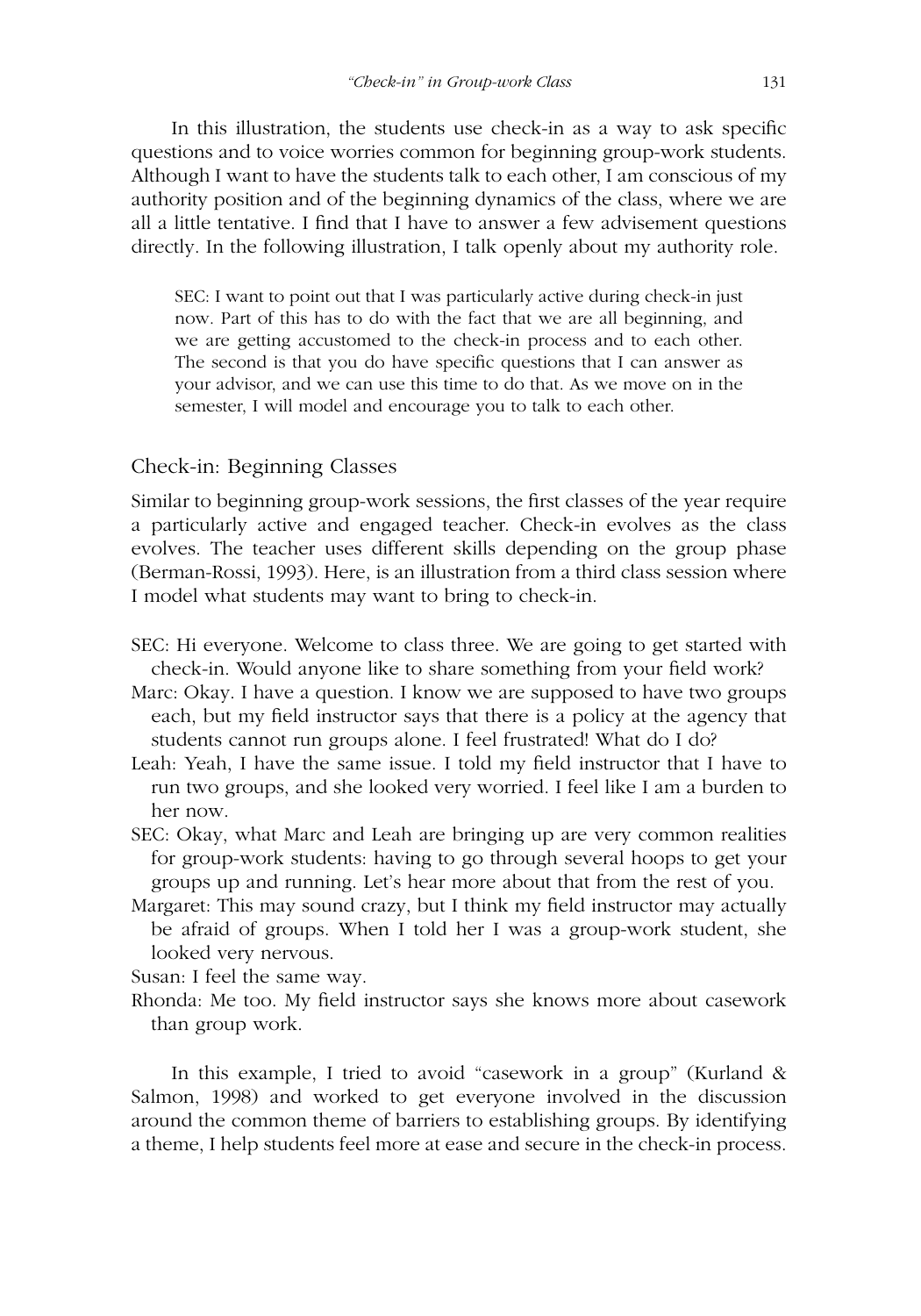They know what is expected of them. Because check-in is time-limited, identifying and keeping to a theme is a valuable facilitation skill.

# Check-in: Middle Classes

There is a closeness and intimacy in the middle phase of groups. Consensus becomes important. Membership is more cohesive and goal oriented. The worker is less directive, although present and active. Members demand work from each other and are also more themselves—less holding onto a façade to help them fit in (Berman-Rossi, 1993). The group's purpose may shift as needs of the members change and develop (Kurland & Salmon, 1998). Check-in develops as the class matures and becomes comfortable taking risks with each other. Roles have been established, and conflict has surfaced. In the following illustration, I am less directive as the students have begun to establish ownership over check-in.

- SEC: Hi everyone. Welcome to class seven. Okay, let's get started. I am opening up check-in.
- Serena: I have something. I mean I am so annoyed. I started my Teen Girls Group, as you all know, and I am really excited. I had six girls show up this week, and they were ready to talk. Then my field instructor knocked on the door and told me that she wants to sit in and observe. That's not what I want and not what we are supposed to do. So, I told her that and she left. I know the girls did not like that. They think that I'm not in charge and I don't care about the group.
- Teri: That's awful. But at least you stood up to your field instructor. In supervision, I think you could ask her to give you a chance. That's the only way you can be a good group worker is through facilitating groups on your own. She doesn't sit in on your individual sessions, does she?
- Gail: Maybe you could try it with her. She may have something valuable to offer. You just don't know. In my placement, I run my own groups. But I know I make mistakes. I freeze up, or sometimes I become too strict.

In this example, the students are comfortable with each other and with the expectations of check-in. They are somewhat familiar with each other's placements and personalities. They don't need much direction to get things going. Remaining mindful of the time, I listen carefully to the key themes.

# STUDENT REFLECTIONS ON CHECK-IN

Check-in is a meaningful and often beneficial process for students who sometimes write about these experiences in their biweekly group-work logs.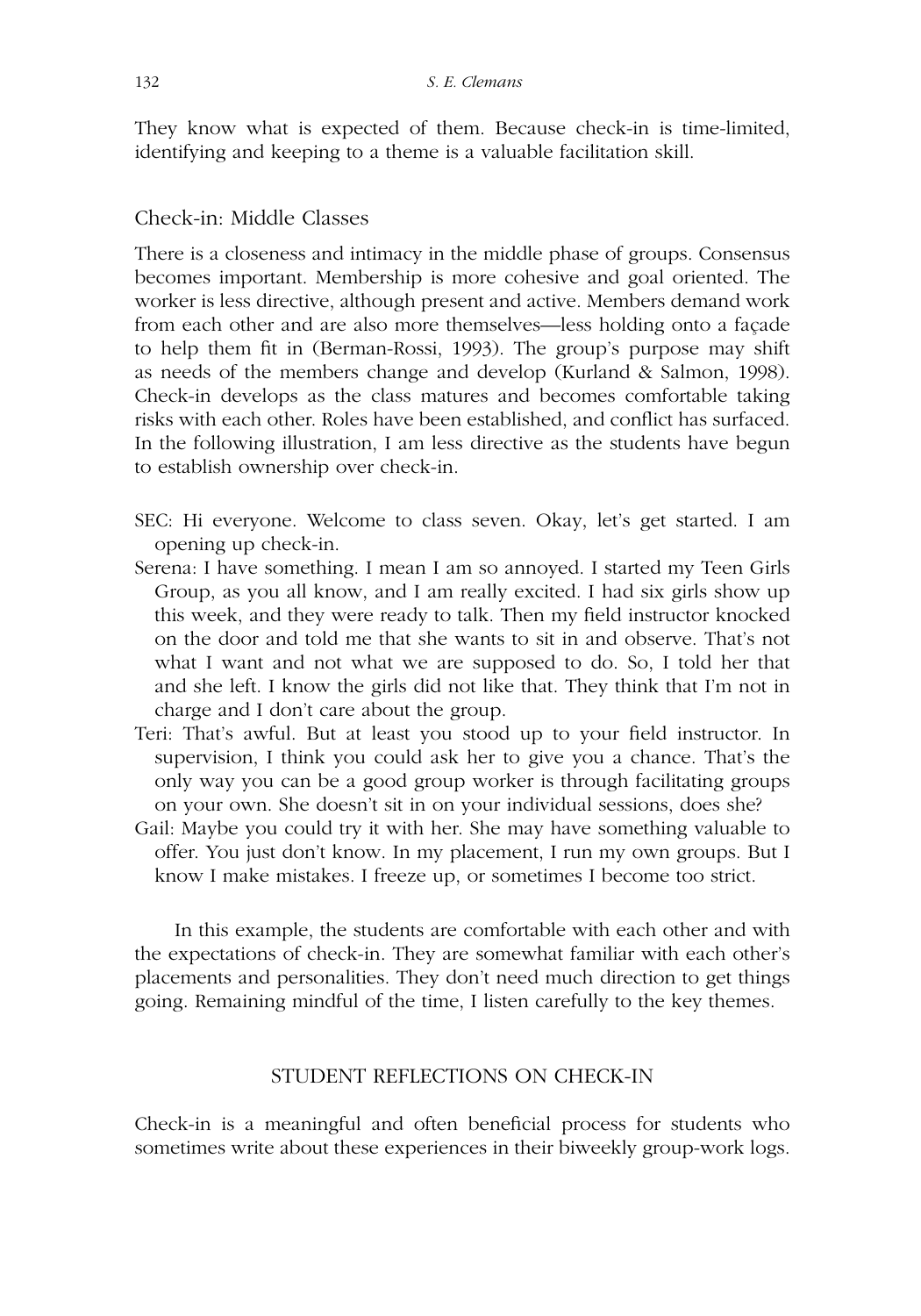Logs are private communications between my students and me. They are generally not shared with the class. The themes presented in student logs are instructive for the learning and teaching process. Interestingly, one of the most pronounced themes written about in the logs is the meaning that students ascribe to being members of their class group via the check-in process.

# Becoming a Group Member

Check-in is a way for students to become group members themselves. This membership is meaningful and surprising, as one student reflects in her log:

I very much enjoyed our check-in session this week in class. It was hard for me to believe that this was just our third session together the level of comfort I think people are feeling with one another makes it seems as though we have been together much longer. Last year, my Foundations class was supposed to be run in the same fashion: begin the class period with a check-in, which was supposed to be a time in which classmates could seek advice and share experiences from their field placements with one another. The desired outcome was that we would feel comfortable with one another and be able to support each other and help each other out, but for one reason or another, it did not happen.  $\ldots$  I was astounded by the way in which members of our class stepped up to offer advice and support to the member of our group who was really struggling with her placement and balancing school with the demands of her family life. The level in which people were willing to share experiences and information about their own life was amazing, given that we had only two class periods together prior to this. This was an invaluable class experience to me, and I look forward to seeing our group next week (to me, we are no longer a class, but a group) and checking in with each other to see what the week brought.

Some students truly embrace the purpose of check-in and use the process to honestly learn about themselves. As we see in this log excerpt, this student is clear and positive about what check-in means to her. Still, she understands and values that the process can sometimes be gently confrontational.

I thought about what check-in means to me. Check-in for me is very important. It allows me to express to my peers the frustrations that I am having with a particular issue. Or I may be able to talk about something positive that I did. I get to share the good and the bad. I can hear from others what they may be doing right, and I may be doing wrong. Sometimes when discussing things during check-in, my classmates may put me in check. An example of this is when I spoke about a client being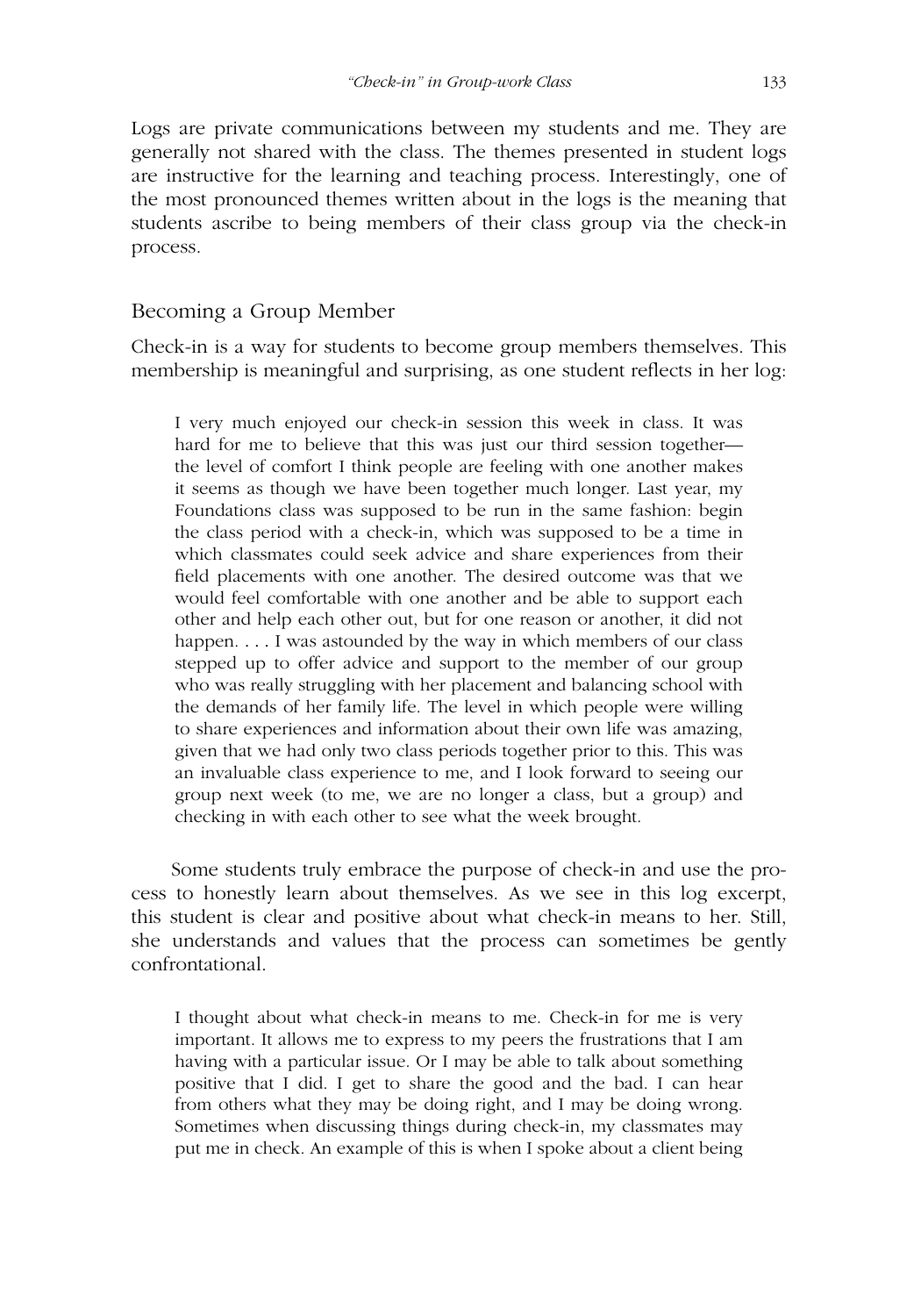late. My classmate immediately pointed out to me that I was late to class that evening, so why would I think me being late is acceptable, and the client being late isn't acceptable?

# Seeing Mutual Aid in Action

As the class develops and members bond, the check-in process becomes a forum for students to really participate in a mutual aid process and help each other and themselves.

This evening, check-in was intense. One thing I can honestly say, [when] I walked away from class, besides the feelings of validation regarding placement logistics and supervisory concerns, was the fact that the group process continues to unfold in a very progressive manner. For example, S. challenged P. on something that she said. P. seemed to have misinterpreted the comment. What I admired most about this interaction was the fact that the discussion was held in a very respectful manner between the two group members with no body language expressing any degree of animosity. Last class was a very interesting check-in. I am very moved by the group's ability to genuinely offer advice that not just benefits the one member in crisis, but the entire group as a whole. Last week, someone brought up a predicament of being frustrated in field and many of us listened, helped problem-solve, and gave unique, distinct advice.

For the students, check-in is not just about problem solving and advice giving. There seems to be a power in being all in the same boat, as students. Commonalities unfold in the check-in process. Class becomes a natural group, as the members can immediately come together as students of group work, as seen in this log example:

I realize that being in a group, almost everyone shares something in common. I asked myself, what do I have in common with this class group? And I thought about it for a while. Now I realize that all members of the group are concentrating in Group Work, some of the members have prior experience facilitating groups, some have no experience at all.

As the semester progresses, the commonalities shift from students of group work to include discussions of more complex parallels, as we see in this log example:

When K. shared his experiences, the commonality of our group of students, with diversity in lifestyles, support networks, etc. was reflected in our discussion. I was able to share with K. how I had struggled with balancing school and family. H. shared how she had to depend on her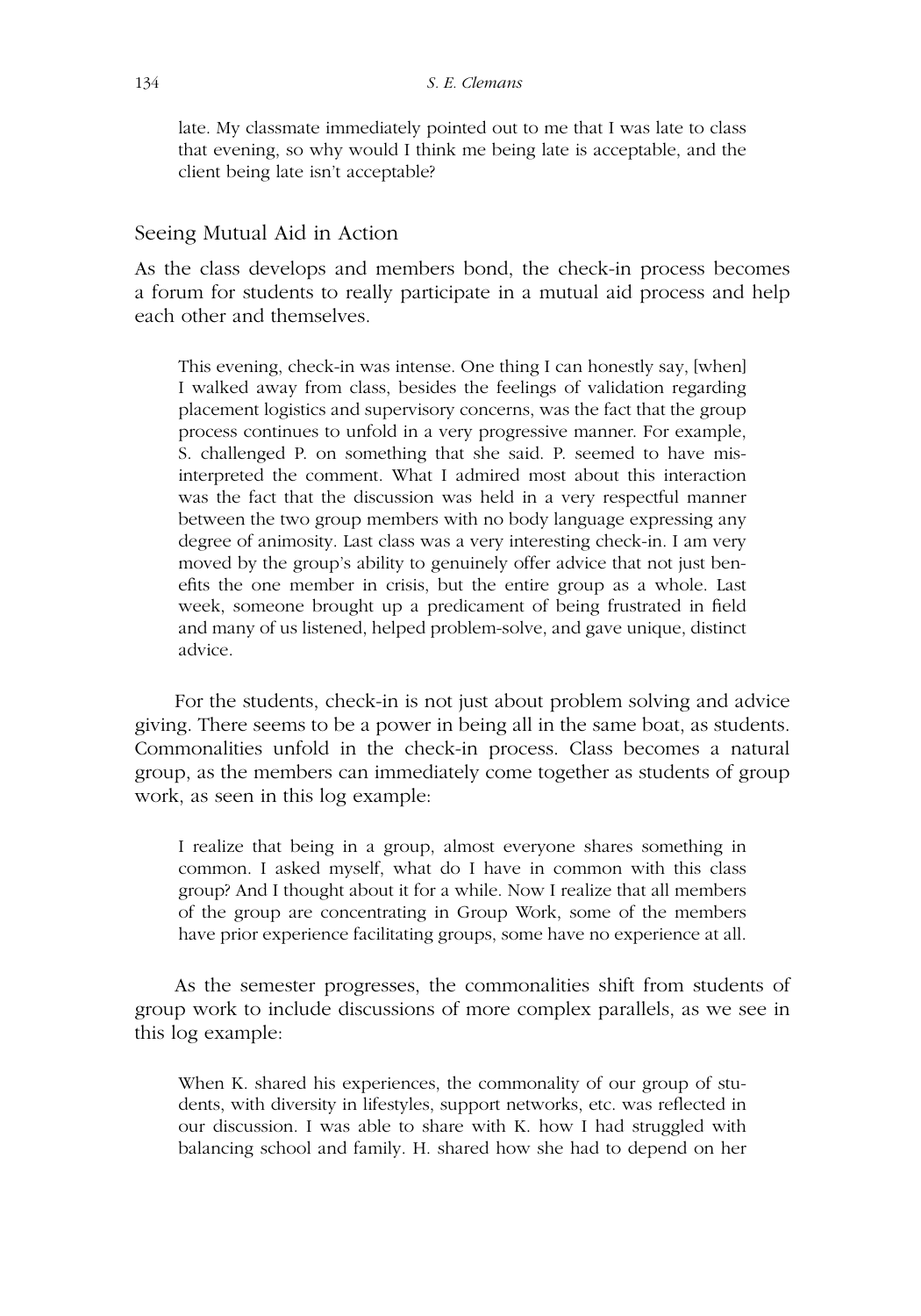husband and mom last semester in order to make accommodations at work. As the discussion continued, the entire group was able to address and relate to K's discomfort.

# Teacher as Group Worker

By way of introduction and modeling, I always say to my class, "Please listen to my words but also watch what I do, as I will be modeling group-work skills through the way that I teach." Check-in allows students to be group members and allows the teacher to serve as the group facilitator. Students value this modeling, as the following except from a student logs shows:

During check-in, I was observing not just the members of our class but also the way in which you ran the class. To me it seemed as though this was the perfect example of how a group was supposed to be run. As the facilitator, you were able to guide the group and help us to help each other. As a result, people were open to it, and it seemed as though the members who really needed support were able to receive it. You were also able to conduct the group at an appropriate time so we will still be able to accomplish the lesson for the day.

Another student commented on my ability to get the mutual aid process going during check-in and showed the value of a teacher allowing students to share their common struggles. Students can learn how to develop their own unique styles and techniques in part, through watching a teacher*/*group worker in action.

During check-in, [the professor] inquired if anyone else could relate or had similar experiences to R.'s feelings. The professor allowed the process to unfold, and remained silent for the most part and then, once it seemed that the concern was explored enough, commonalities were presented to the group.

# Frustrations Around Member Roles and Dynamics

As in any group, members of the class assume different roles; these roles powerfully affect the check-in process and the overall class dynamic. Moreover, members sometimes have different levels of investment and commitment to the check-in process; some students feel inpatient and eager to move on to the content piece, whereas others receive but do not offer help. The following log excerpts illustrate student frustrations with a monopolizer, as well as a class member who does not seem to value the check-in process.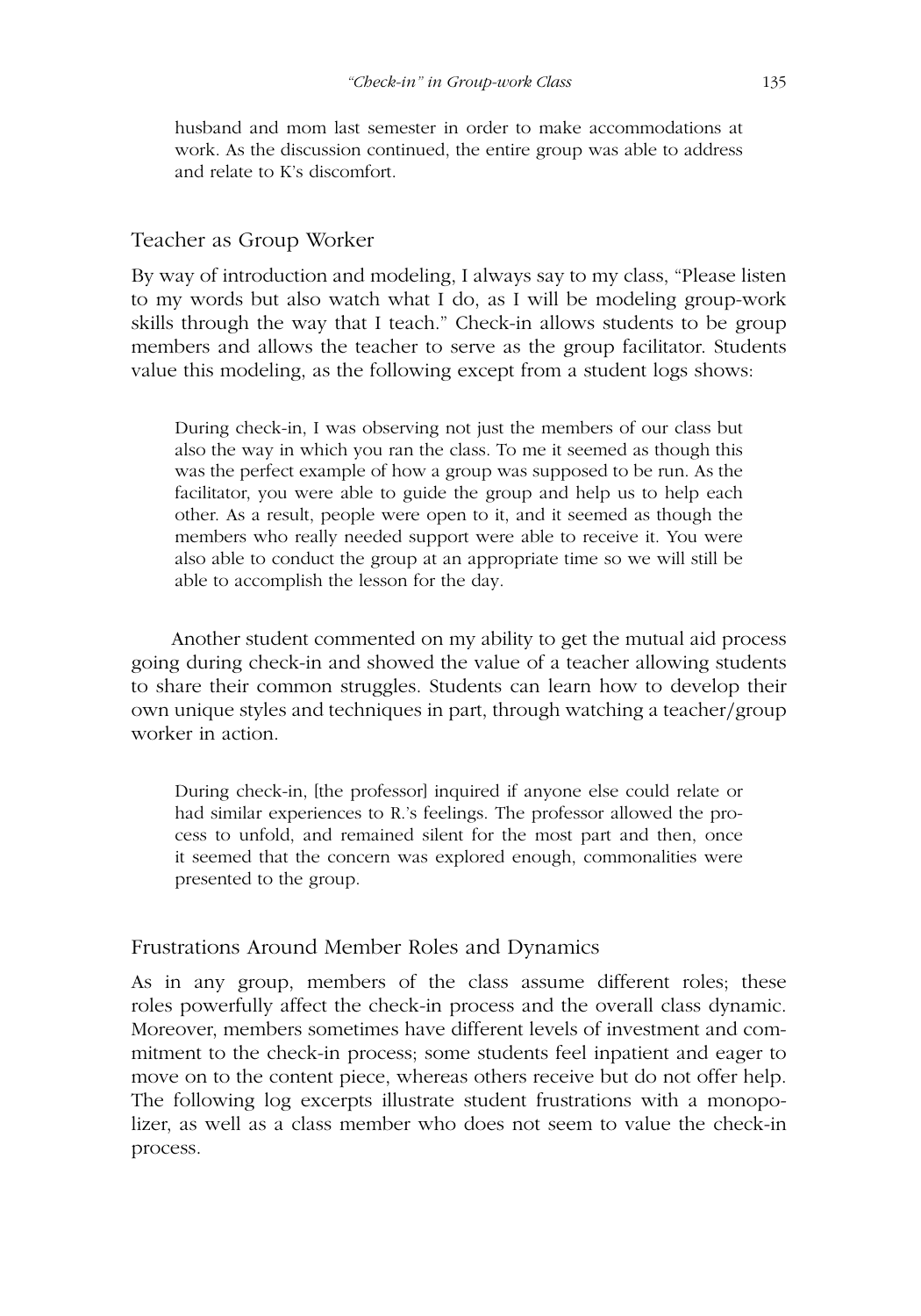The problem I am having in group is one of the members has a problem with everyone who speaks after her. I feel she has become selfish after she speaks for about 15–20 minutes and then wants the class content to begin. I understand that she is frustrated and going through a lot, but we all are, which is why we do check-in.

It is disheartening for students when another student is less invested in the check-in process, as we see in the following log excerpt:

What was very challenging for me was my ability to move away from the comments of a particular group member. I did not appreciate when he stated that he saw no purpose in check-in when he was the one the group was invested in. I did not find it fair for him to say that he'd rather engage in course material than check-in. I was baffled he not only was resistant to the professor's offer of help, but dismissed the group process that occurred around his field crisis. I felt horrible for my classmate who felt compelled not to share after this comment was made [about checkin having no value]. I really felt as if the dynamic of the group and the purpose of check-in at the moment was lost.

# Modeling Group-work Skills

Check-in is meaningful and important in and of itself as a way for students to get support and peer guidance around field, practice, and student issues. However, check-in must move beyond the student role. A teacher needs to push the lesson further by emphasizing the field work implications. Students also need to be taught to identify the practice implications within class. The following log shows a student thoughtfully reflecting on the parallel process of her role as a member of the check-in group and the implication of this experience on her groups in her field placement.

I was happy to be back in class this week since I missed last week due to illness. I really feel as though I am getting the experience of being a member of a group, which is a new feeling for me. I have belonged to many groups before, and still belong to groups, but this feels more like a therapeutic group in a way, not a group for a project or an organization. By *therapeutic*, I mean a group where members can vent and share frustrations, trials, tribulations, successes, accomplishments, feelings, etc. This week I noticed that even though I just missed one session, I felt as though I had missed out on a lot. So much happened to the members of the group in a 2-week span and I was struggling to catch up. I was also surprised to find that I actually missed all of the members of the group and I had been thinking of them inbetween meetings. Even though we have been just having our group for a few weeks, I feel as though there is already a bond established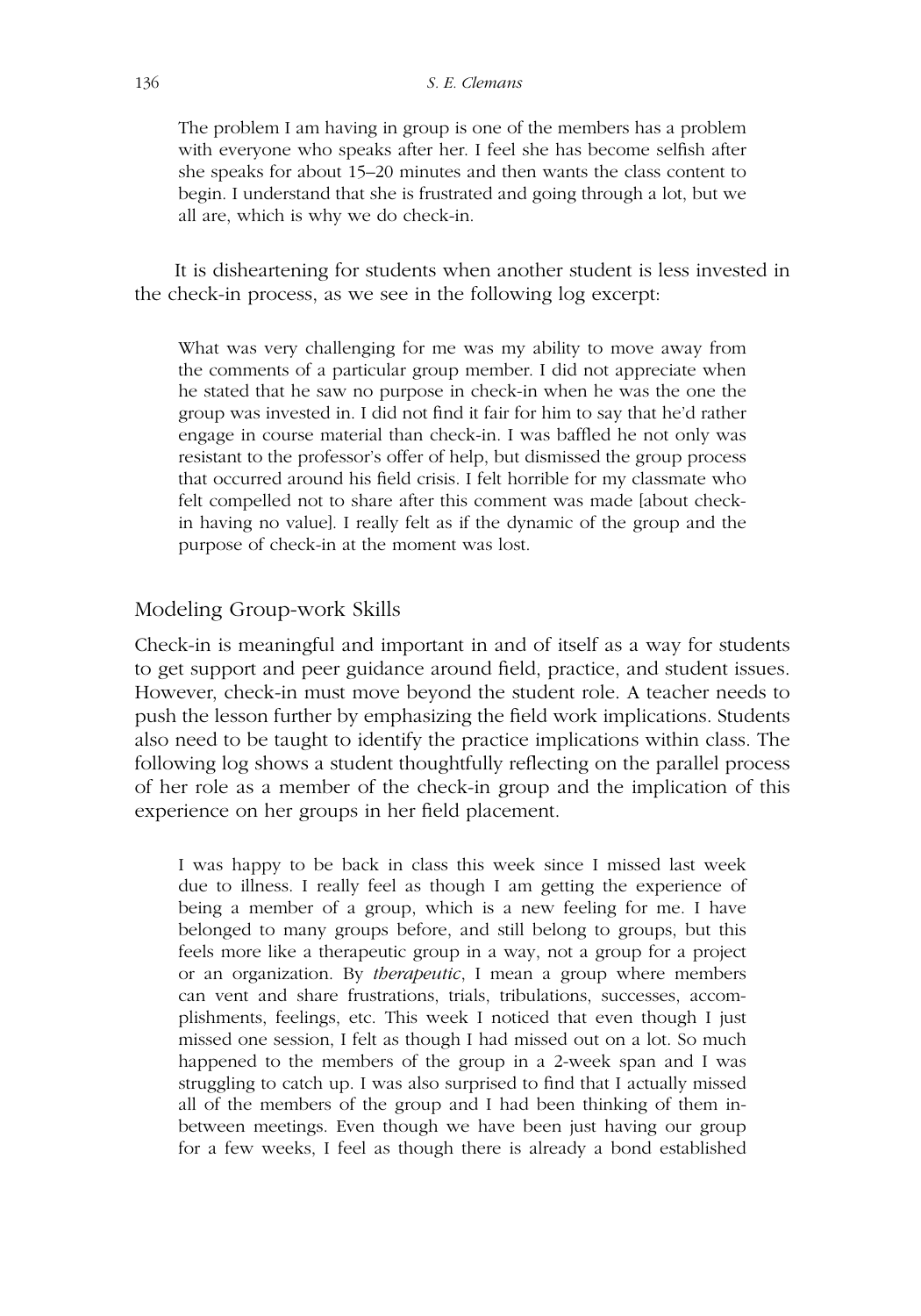between all of us, and everyone really values our time together. I think this is a very important feeling to remember when facilitating my own group. If someone misses a session, they may feel left out or out of the loop upon returning. I want everyone in my [internship] group to feel included and that their presence and participation are wanted and necessary. I don't want anyone to feel left out, and I hope that the members of my group feel the closeness and bond that I feel in our own class group. Until this year, I never understood how powerful a group can be, and I hope that I can be successful in facilitating a strong and cohesive group.

Teaching students ways to use check-in with their own groups is a valuable way of transmitting the in-class experience to the field.

## CHECK-IN CHALLENGES

# The Clock

One of the biggest challenges in ensuring a successful check-in is the clock and keeping check-in within the set time frame. For time to be used well and not wasted, check-in needs to adhere to a set time—approximately 25–35 minutes in a 2-hour class—unless negotiated otherwise. Staying true to the educational contract, the class must move on to the "content." A danger in the middle phase is check-in dominating the entire class time. It is important for the teacher and the students to contract when check-in begins and ends. Sometimes during a particularly active and involved check-in, as seen in the following illustration, I may need to stop the action and remind the class of "3 minutes left in check-in." If the students need or want more time, this can be negotiated.

- Petra: I am feeling really overwhelmed with my placement and all the work I have to do for midterms. My bereavement group is going well, thanks to all of your support. And my field instructor is great. Here's the problem. I am just so sad all of the time, hearing all these stories of death, dying, and grief. It's too much. Does anyone else feel they take their clients' pain home with them?
- Ben: I do. I really understand what you are saying. Let me tell you what happened last night in my Father's Group. It was so intense *...*
- SEC: Ben, I appreciate that you are in the middle of your story, but I am going to stop you for a minute to point out the time. We have 3 minutes left of check-in. I know we are in the midst of some deep issues, so how do you all want to proceed? We can extend check-in until Ben finishes or we can end check-in now.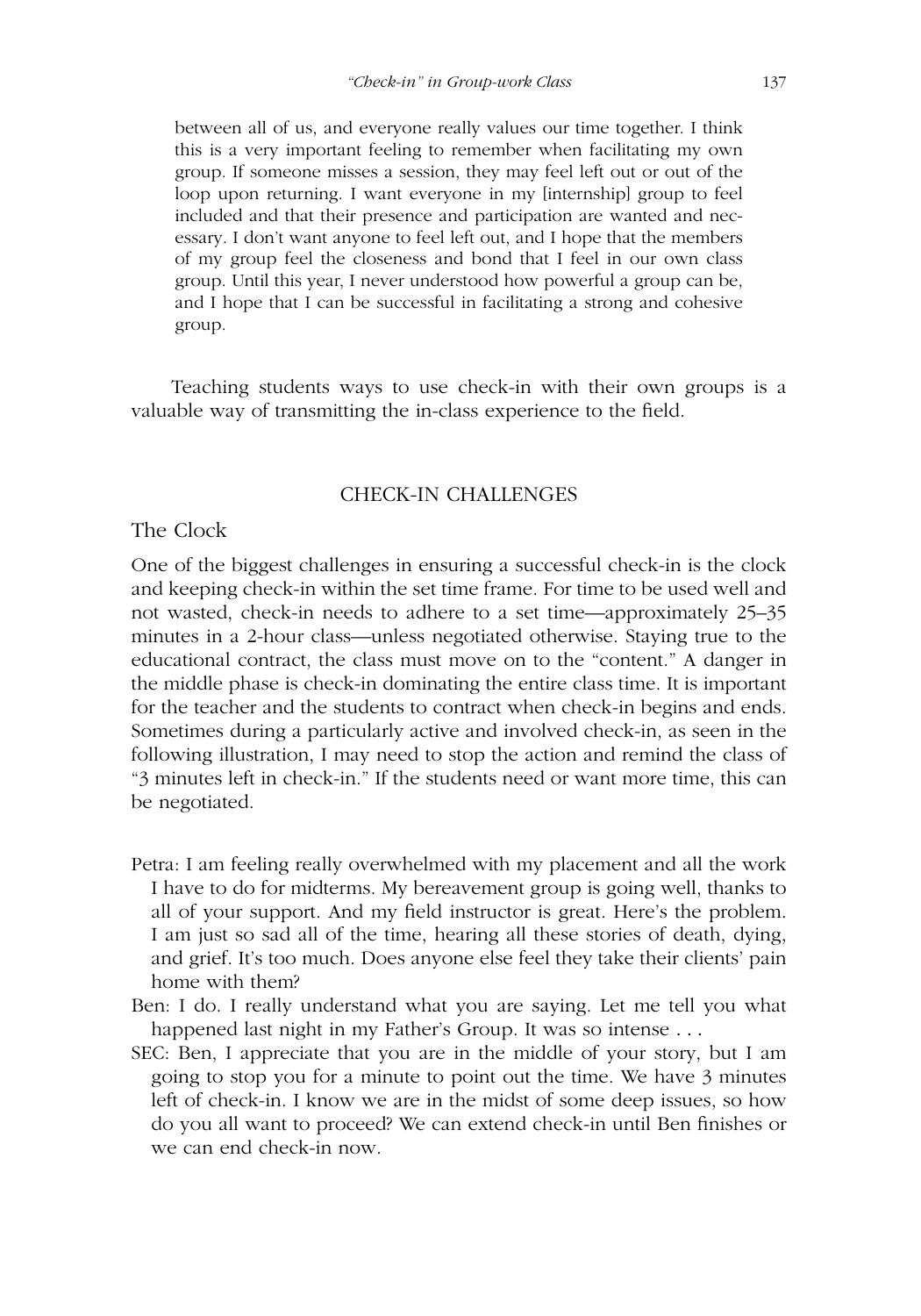Here, although the time was running out, I stayed true to the democratic norms and gave students an opportunity to decide the next steps. Sometimes I may ask for a vote, but I am the tie breaker. In classes where check-in consistently runs over, teachers need to bring up this issue directly with the class and encourage them to problem-solve. For example, students have solved the problem by assigning rotating time keepers and allowing students to check-in for only 5 minutes each.

# Group Roles

Another challenge has to do with emergent student roles. As in any other group, classes might have their scapegoat, monopolizer, deviant, and quiet member (Northen & Kurland, 2001). A teacher must be cognizant of the power these roles have on the check-in dynamic. A monopolizer who, week after week, uses check-in for his or her own personal supervision without offering support to others, needs to be gently confronted. Similarly, a quiet member needs to find a reason to invest himself or herself in the process, as we see in the following example:

Cara: Are we starting check-in?

- SEC: Yes Cara. Is there something you want to bring up?
- Cara: I feel like I am always talking, putting myself out there in this class. We never hear from you (points to classmate Max). I mean, what's up with that? [Max shrugs].
- SEC: So Cara is raising the issue of some people participating in check-in more than others, particularly Max. First, let me remind you that talking during check-in is optional. But levels of participation affect the group as a whole. Max, do you want to respond to Cara?

#### CONCLUSIONS AND IMPLICATIONS

A graduate-level social work class that resembles a democratic mutual aid group has special relevance for the process of teaching group work. Through detailed examples from classes as well as excerpts from student logs, this article demonstrates the benefits and challenges of using check-in, as well as the parallels to group-work practice. As shown in the student log excerpts, for check-in to be meaningful to students and the class as a whole, it must be approached with preplanning, thoughtfulness, skills, and a positive vision. Students need to have an investment in the process and be able to get their educational needs met by participating in an honest and genuine way.

Group-work students can learn ways to interpret and adapt the checkin technique for use with their groups in the field. For example, by being a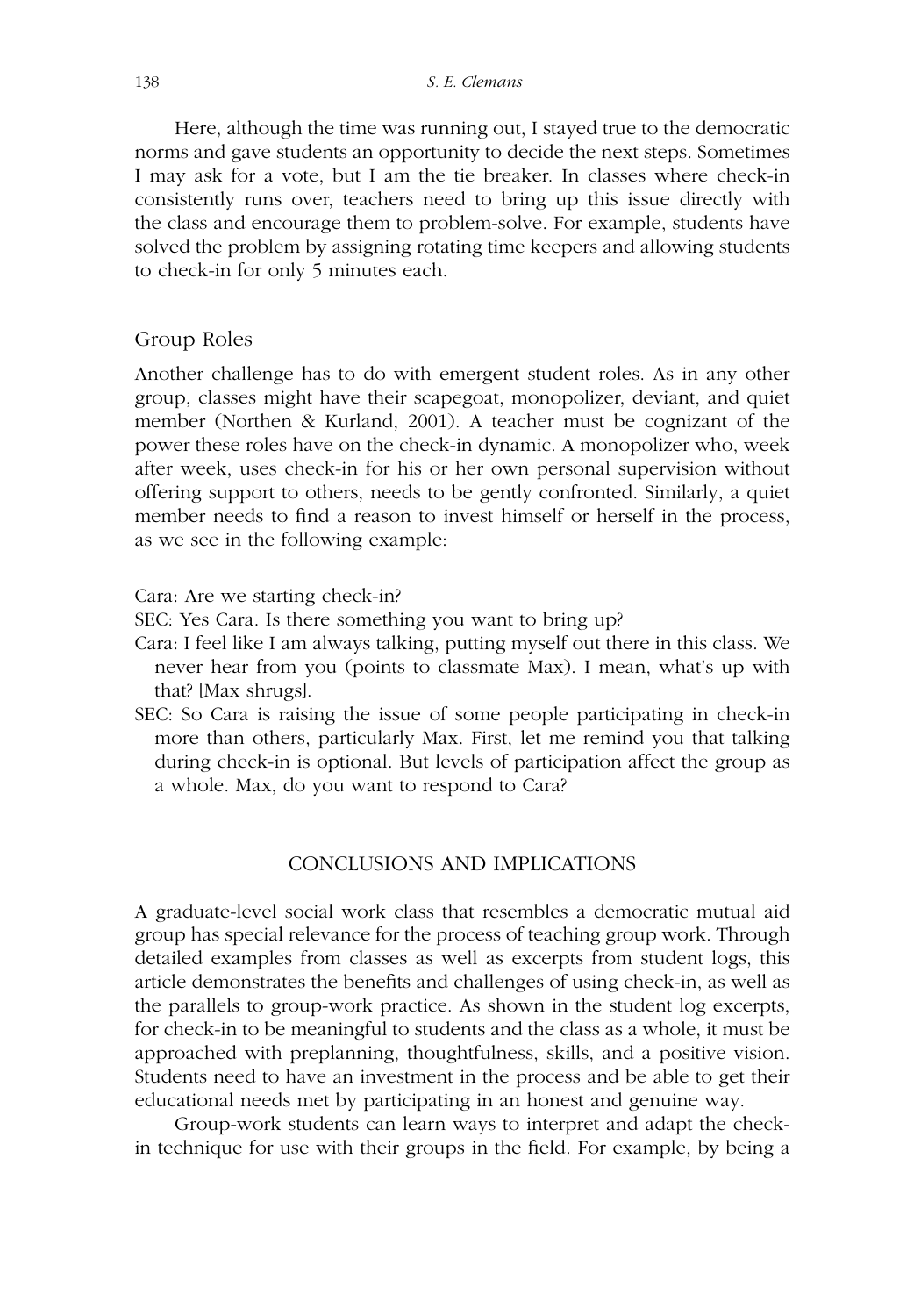member of a class with check-in built into the norms, students can develop skills to encourage their group members to share information and to talk about struggles and accomplishments, before moving on to the content of the session.

Time management skills are also relevant for students in the field and for new group-work practitioners. The process of check-in helps students envision their sessions with a beginning, middle, and an end.

Above all, through learning the value of being members of a democratic classroom community, students have firsthand experience of the mutual aid process. With thoughtfulness, skill, and self awareness, group-work students can use this experience to inform and improve their professional group-work practice.

Check-in has the potential to be an instructive group process for teachers and students alike. In conclusion, is a list of six specific classroom skills required for teachers to successfully plan and implement check-in. These concluding skills serve as a practice guideline for social work teachers to facilitate check-in in a consistent, democratic, and educationally sound manner. These skills are also relevant for group-work practitioners.

- 1. Establish the norm early and often: The norm of check-in, nestled within the philosophy of the class as a democratic system, needs to be articulated by a teacher from the start and regularly reinforced as the semester progresses.
- 2. Lend a vision: Students need a teacher who is knowledgeable and enthusiastic about the process and benefits of check-in and about the overall value to the class and the field.
- 3. Model group-work skills: Put the phrase "actions speak louder than words" to work in the classroom. Group-work teachers are at their best when they consciously and deliberately model the skills they are teaching.
- 4. Keep to the contract: Teachers need to adhere to the educational contract of the class within a university context. Although emotions and life struggles often show up during check-in, it is important to stay focused on the educational objectives. Turning check-in into group therapy is inappropriate and not beneficial to anyone. Additionally, keeping check-in time limited is crucial.
- 5. Emphasize the practice implications: Teachers need to help students use and adapt check-in as a valuable group-work practice technique for their groups in the field.
- 6. Check in on check-in: Take time at key points in the semester to ask students about their experience with the check-in process, either through a class discussion or in their logs. By keeping the communication open, teachers can make necessary classroom adjustments to ensure the class needs are being met.